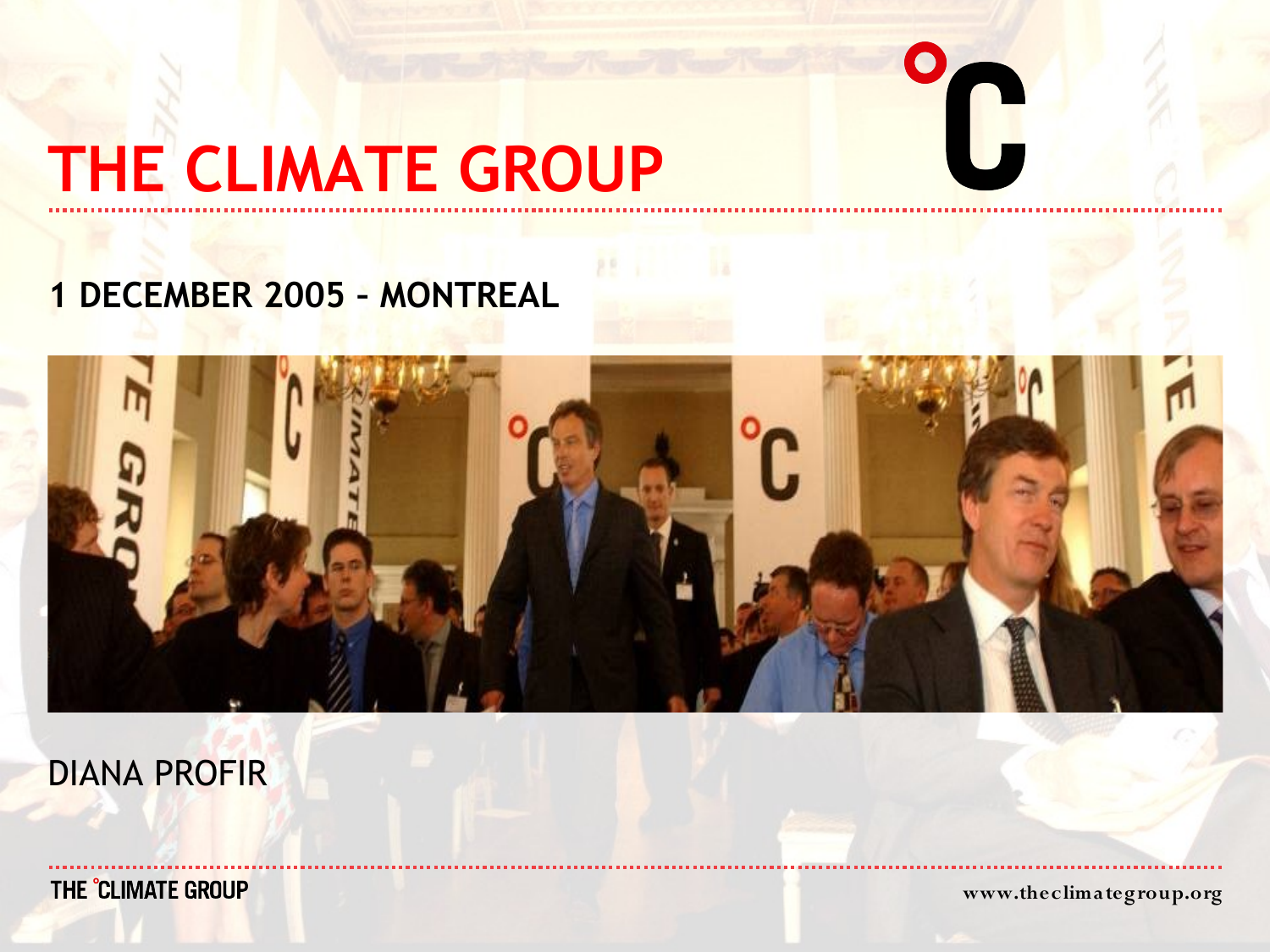

#### **AVERT DANGEROUS CLIMATE CHANGE THROUGH ACCE LERATING GRE ENHOUS E GAS E MIS S IONS RE DUCTION INTERNATIONALLY**

#### **BY BUILDING A LEADERS HIP COALITION OF GRE ENHOUS E GAS 'RE DUCERS ' AND PROMOTING CLIMATE S OLUTIONS**



THE °CLIMATE GROUP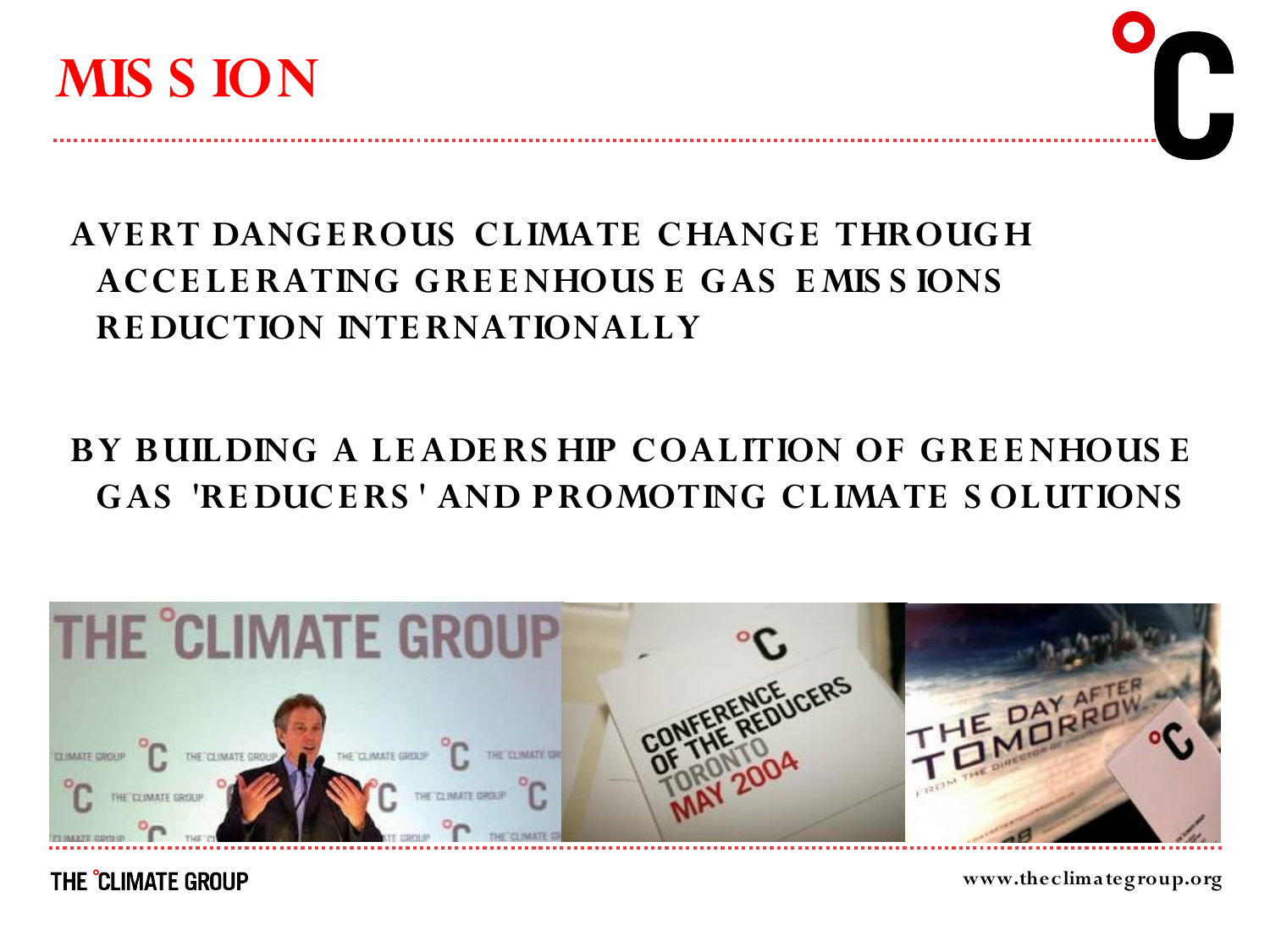**> Catalys t to amplify the work of pioneering companies and governments who are beginning to lead on climate change**

**> E nable companies and governments to s hare expertis e and lead the way towards the low-carbon economy we urgently mus t find**

**> F ocus on practical and frequently profitable s olutions to turn threat into opportunity and accelerate international action on global warming** THE CLIMATE GROUP **www.theclimategroup.org**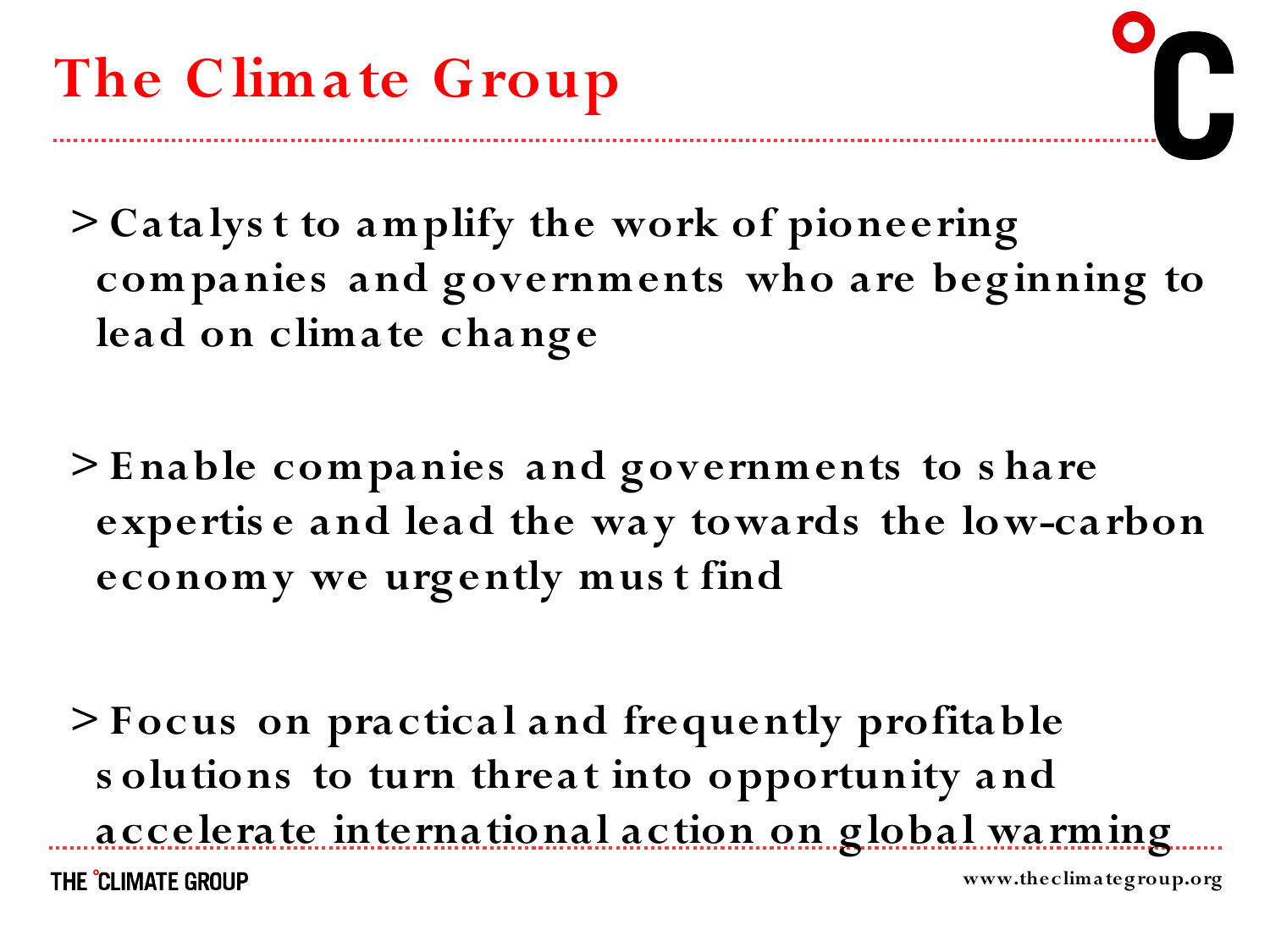>**Broad range of s upport from partners : foundations , corporations , government and individuals**

>**Partners hip with both public and private s ectors :**

>**We believe that the right policy incentives and bus ines s es ' ability to leverage capital can deliver the changes neces s ary for a low-carbon economy**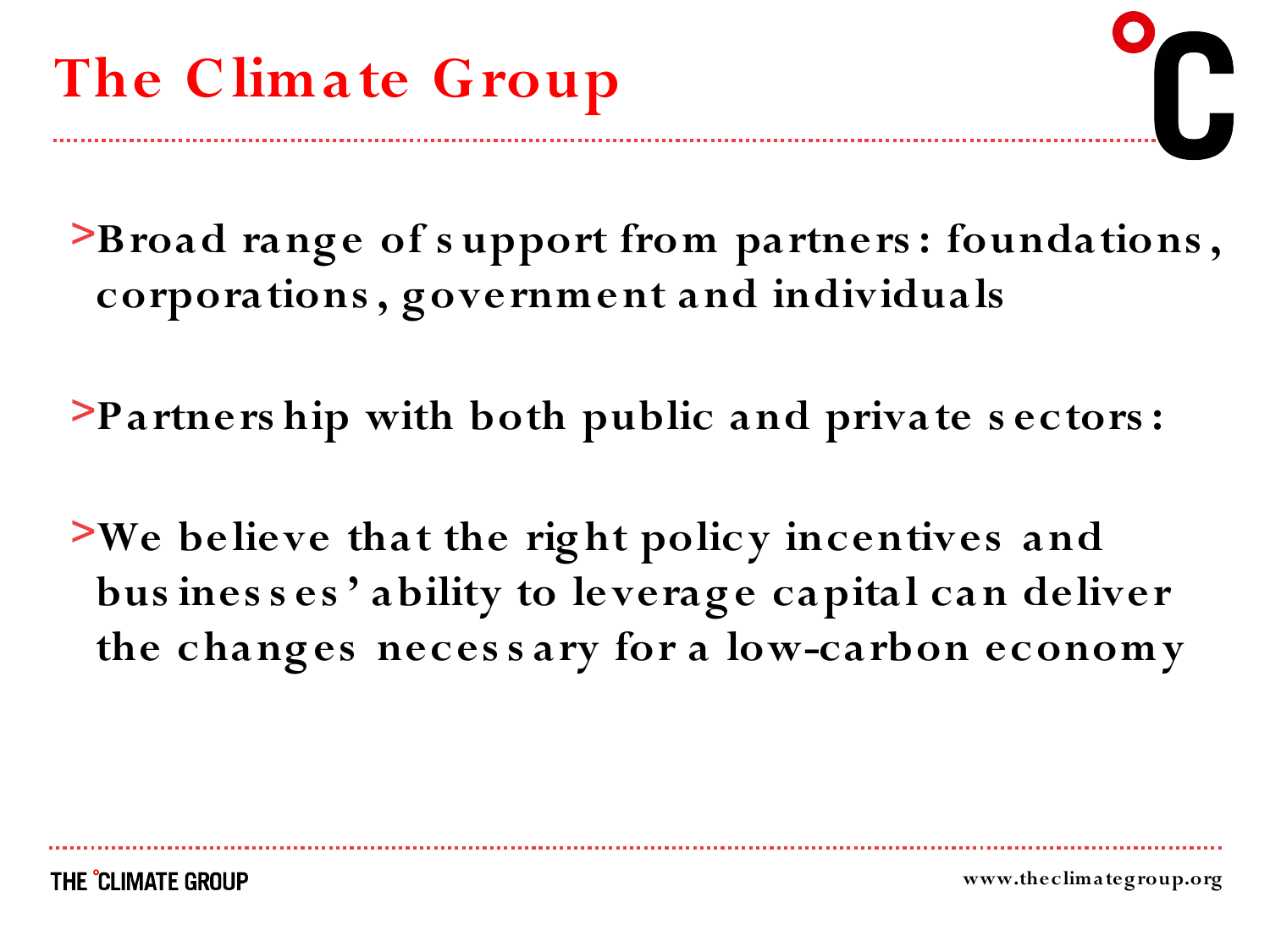- **> INFORM – advance leading thinking on reducing emis s ions**
- **> INS PIRE – build confidence in the low carbon economy**
- **> ACT – enable progres s through partners hip**
- **> COALLITIONS – gaining momentum for a low carbon economy**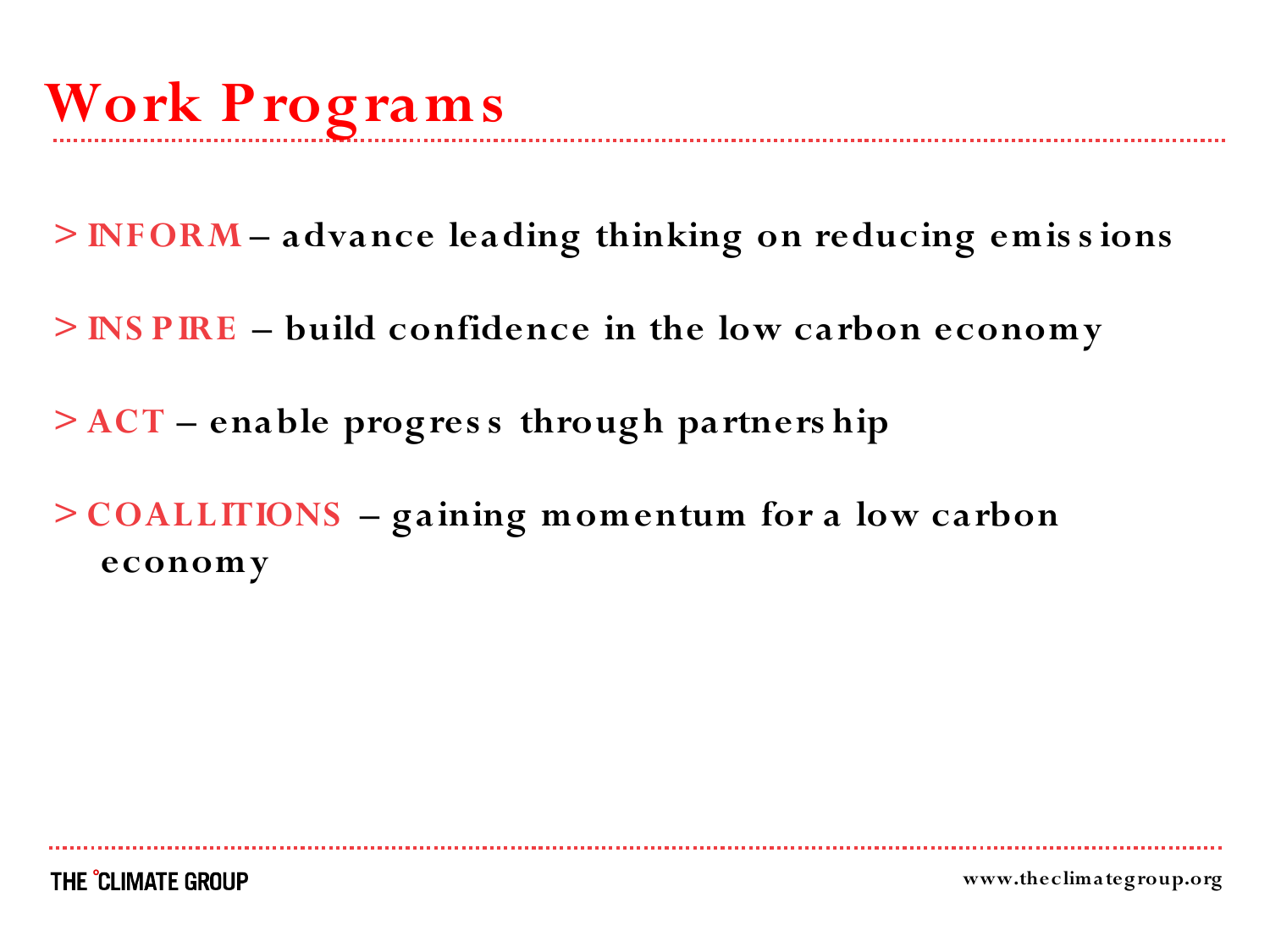- **S elected initiatives**
- **> Leaders hip groups – retail and finance s ectors , ins urance and trans port to follow**
- **> C 20 – s upported London to convene a s ummit of world leading cities on climate change and launch Climate Change Agency**
- **> Climate Leaders S ummit – s upport Manitoba and Quebec**
- **> Partner with World Res ources Ins titute Green Power Market Development Group E urope**
- **> NorthS outhE as tWes t book and exhibition – toured over 70 cities**
- **> California - Bus ines s Leaders panel and s upport for the 80% by 2050 E xecutive Order**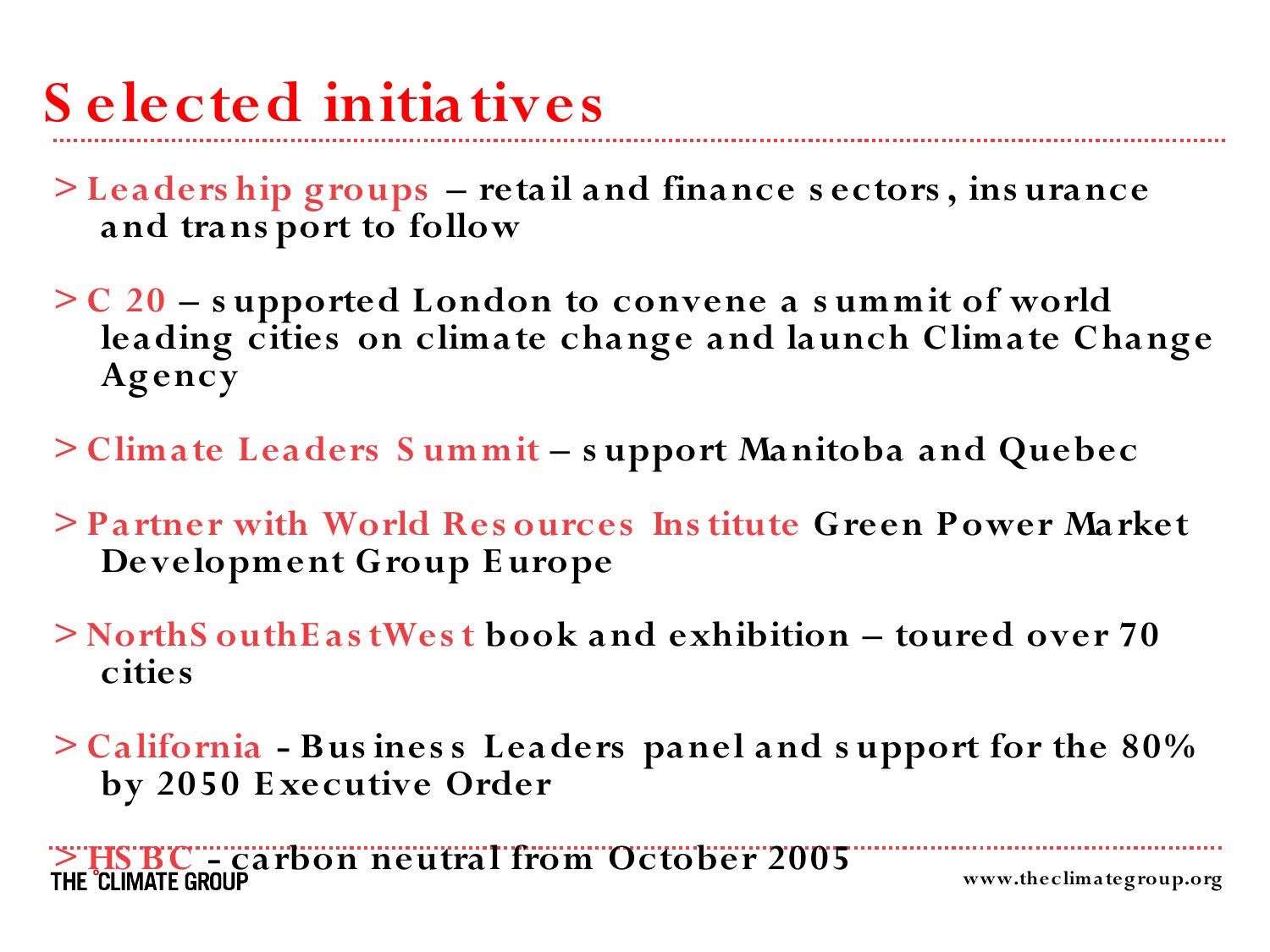**> Berlin reduced emis s ions 13.8% on 1990 levels by 2000 with €2 million in annual budget relief**

**>Toronto reduced emis s ions 42% in municipal facilities between 1990 and 1998 - CA\$20-30 million from landfill methane capture**

**> Woking reduced CO<sup>2</sup> emis s ions 77.4% on 1990 levels by 2004 and s aved £5.4 million in municipal energy and water bills**

**> S eattle reduced municipal emis s ions by more than 60% between 1990 and 2005**

**> Melbourne reduced municipal emis s ions 15% on 1996 levels by 2004.**THE 'CI IMATE GROUP



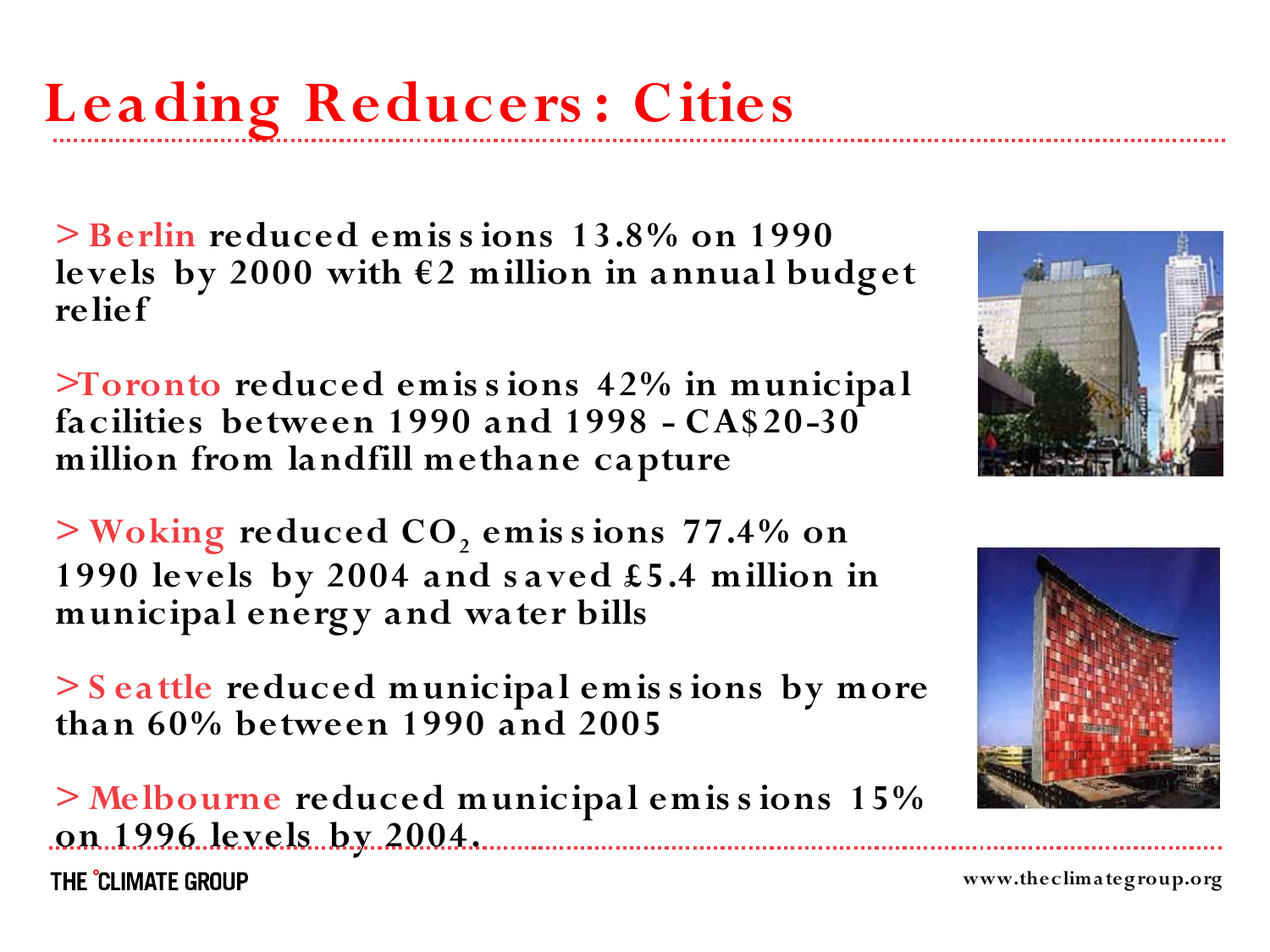### **Leading Reducers : S tates and Regions**

**> California 80% GHG reduction by 2050**

**> Manitoba 23% GHG reduction by 2010**

**> US New E ngland S tates 75% - 85 % GHG reduction by 2050**

**> Bavaria 10% GHG reduction by 2050**

**> New S outh Wales 7.5% GHG reduction by 2010**







THE CLIMATE GROUP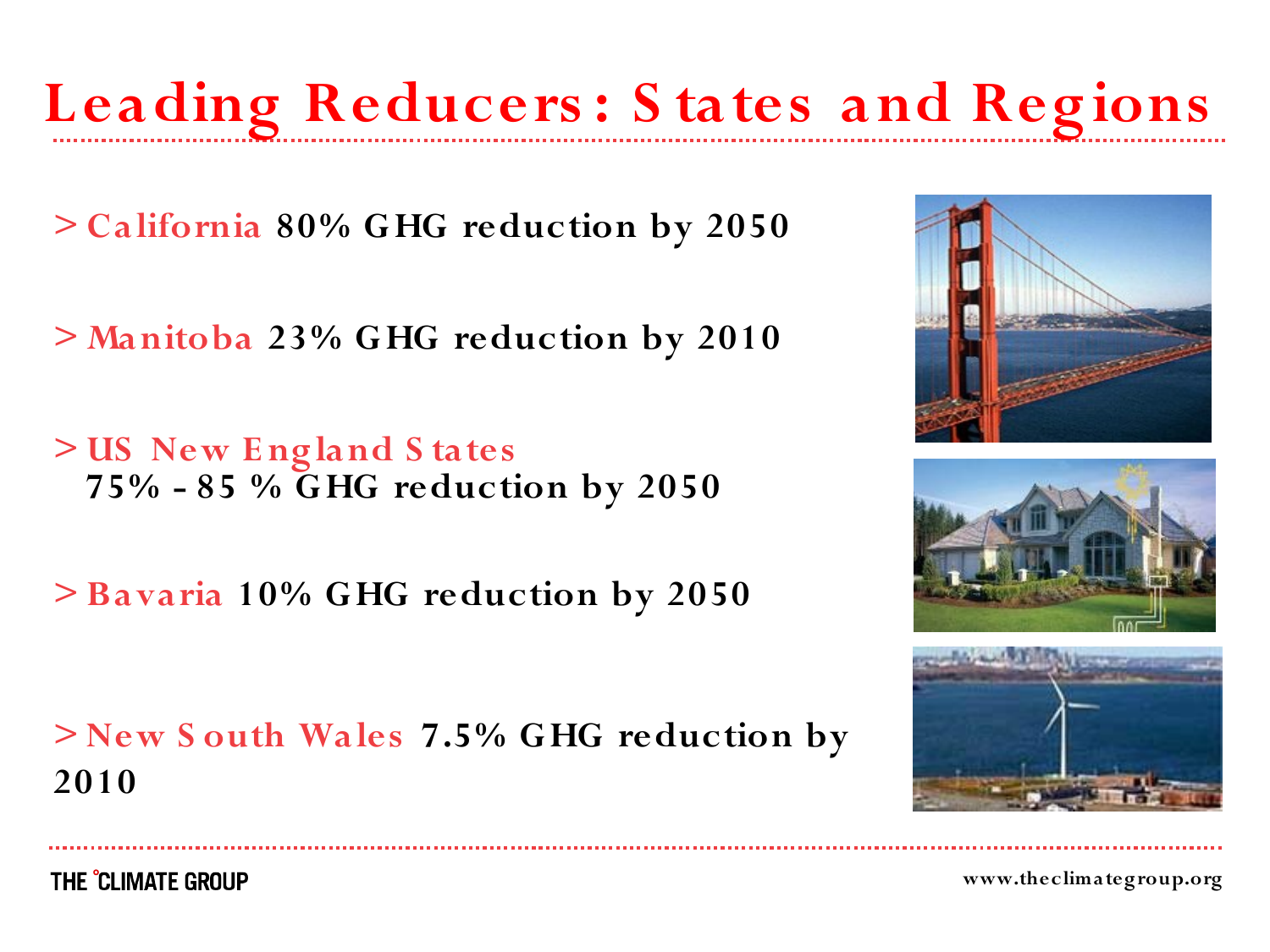## **Leading Reducers : Nations**

**> UK committed to 20% by 2010 and 60% by 2050. Achieved 15% GHG reduction on 1990 levels .**

**> Germany aiming for 40% reduction by 2020. 19% GHG emis s ion reduction on 1990 levels creation of 450,000 jobs .**

**> S weden long-term goal s et alongs ide UK of 60% reduction in CO2 emis s ions by 2050.**





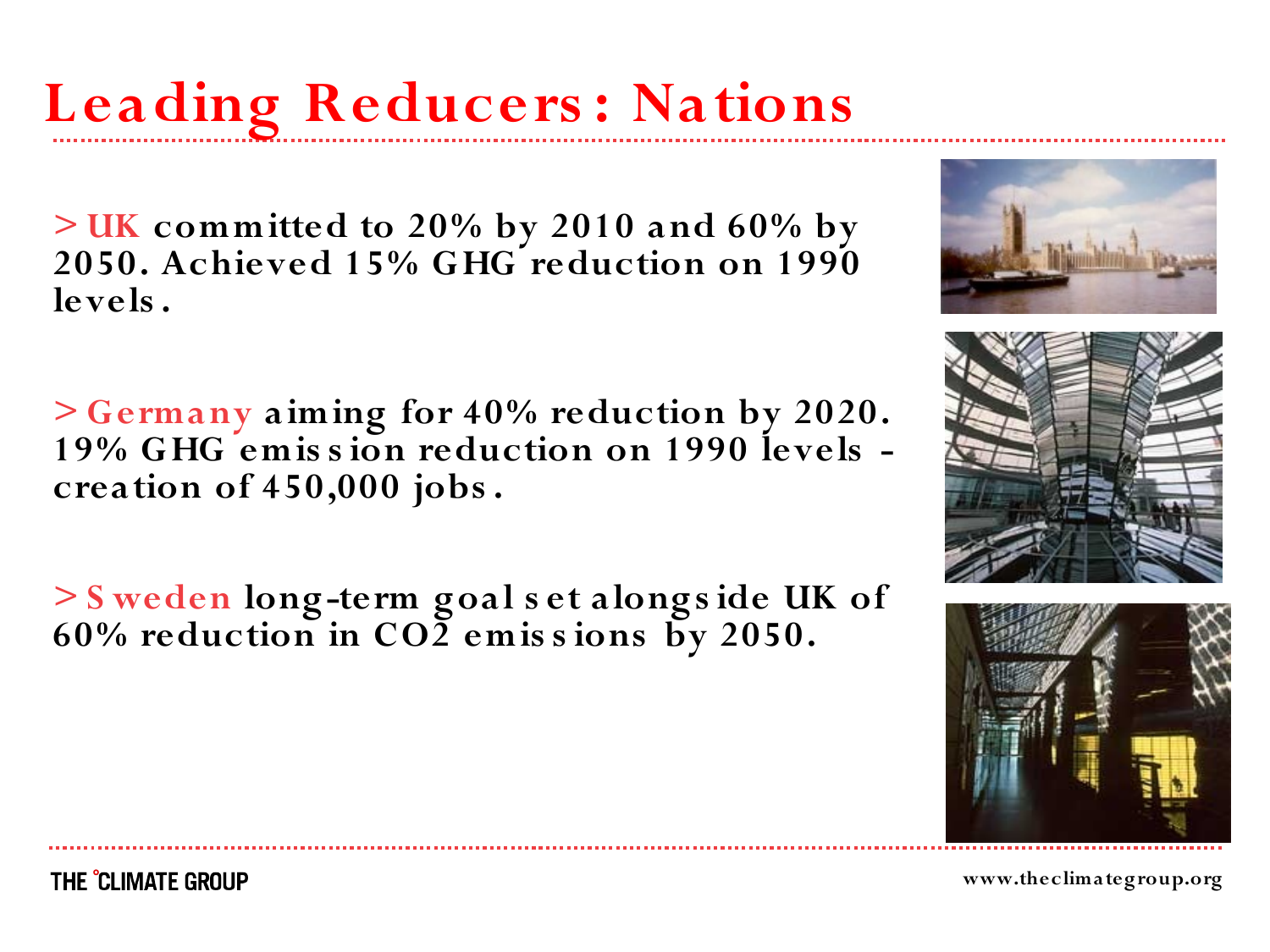## **Leading Reducers : Corporations**

**> DUPONT reduced GHG 72% on 1990 levels by 2003 and s aved US \$2 billion**

**> IBM reduced emis s ions 37.5% on 1990 levels by 2004 and s aved US \$791 million**

**> 3M reduced GHG 37% on 1990 levels by 2004**

**> BT reduced energy-related CO<sup>2</sup> emis s ions 71% between 1991 and 2004. £1.1 billion s aved between 2002 and 2005**

**> ALCOA reduced GHG 25% on 1990 levels with cos t s avings of US \$100 million by 2006.**

**> HS BC – firs t carbon-neutral bank through reducing emis s ions , purchas ing green electricity and carbon offs ets .**